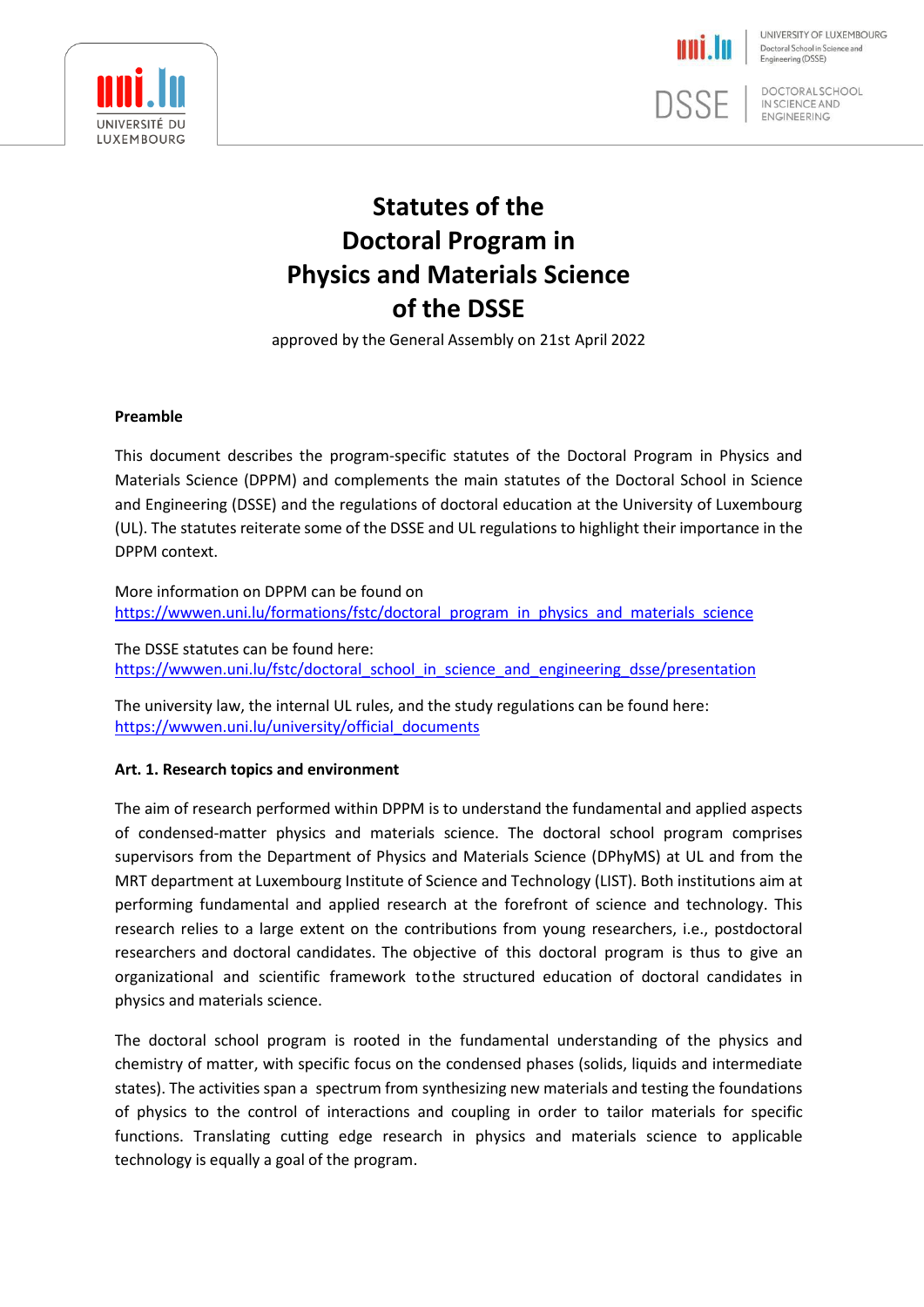## **Art. 2. Supervision concept and quality assurance**

The aim of DPPM is to provide a nurturing and challenging environment for doctoral candidates. Doctoral candidates need supervision and assessment. Supervision is required to guide the DPPM candidates in becoming independent researchers with, e.g., the following skill sets (see also Art. 44 of the Study Regulations of 13<sup>th</sup> September 2018):

- Ability to formulate hypotheses.
- Ability to design and carry out experiments or simulations or develop theories to test hypotheses.
- Ability to interpret and analyze data and to draw correct conclusions from complex datasets.
- Awareness of the requirements of ethics in research.
- Ability to collaborate with persons of different scientific and/or cultural backgrounds.
- Ability to present their research results in a manner and quality to allow presentations at relevant international meetings and publication in international peer reviewed journals.
- Ability and desire to address a variety of audiences, academic, industrial as well as the general public, communicating the value of the produced knowledge.
- Awareness of the procedures that must be followed to protect intellectual property and ability to assess the value of new results in terms of deciding whether or not they should be protected.

The responsibility of the supervisor is (non-exhaustive list):

- To suggest a stimulating, realistic and up-to-date research topic.
- To listen to the candidate, respect the candidate and her or his ideas, discuss results, guide the writing, suggest conferences, suggest additional information or skills courses to attend, encourage in building up local and international network, read and give feedback in a timelymanner on manuscripts for articles and the doctoral thesis, etc.
- To conduct personal meetings with the candidate at regular intervals. The exact timing is agreed between the candidate and the supervisor. But once or twice a month seems typical.
- Provide access to all necessary resources and contacts.

The progress of each doctoral candidate and her or his work is monitored according to UL regulations by the Comité d'Encadrement de Thèse (CET). The composition and tasks of the CETare described in Art. 37 (5) of the University Law, and Art. 50 of the Study Regulations of 13th September 2018. An explanatory text can we found of the website of DPPM.

The defense is in front of a jury, as described in Art. 37 (6) of the law of the university of 27th June 2018 and in Art. 51-54 of the Study regulations of 13th September 2018. DPPM-specific regulations for the PhD defense are explained in Art. 9 of these Statutes.

# **Art. 3. Program committee meetings and General Assembly of the DPPM**

The DPPM Program Committee consists of the Program Coordinator and at least two more members. At least one of the members will have LIST as main affiliation and at least two will have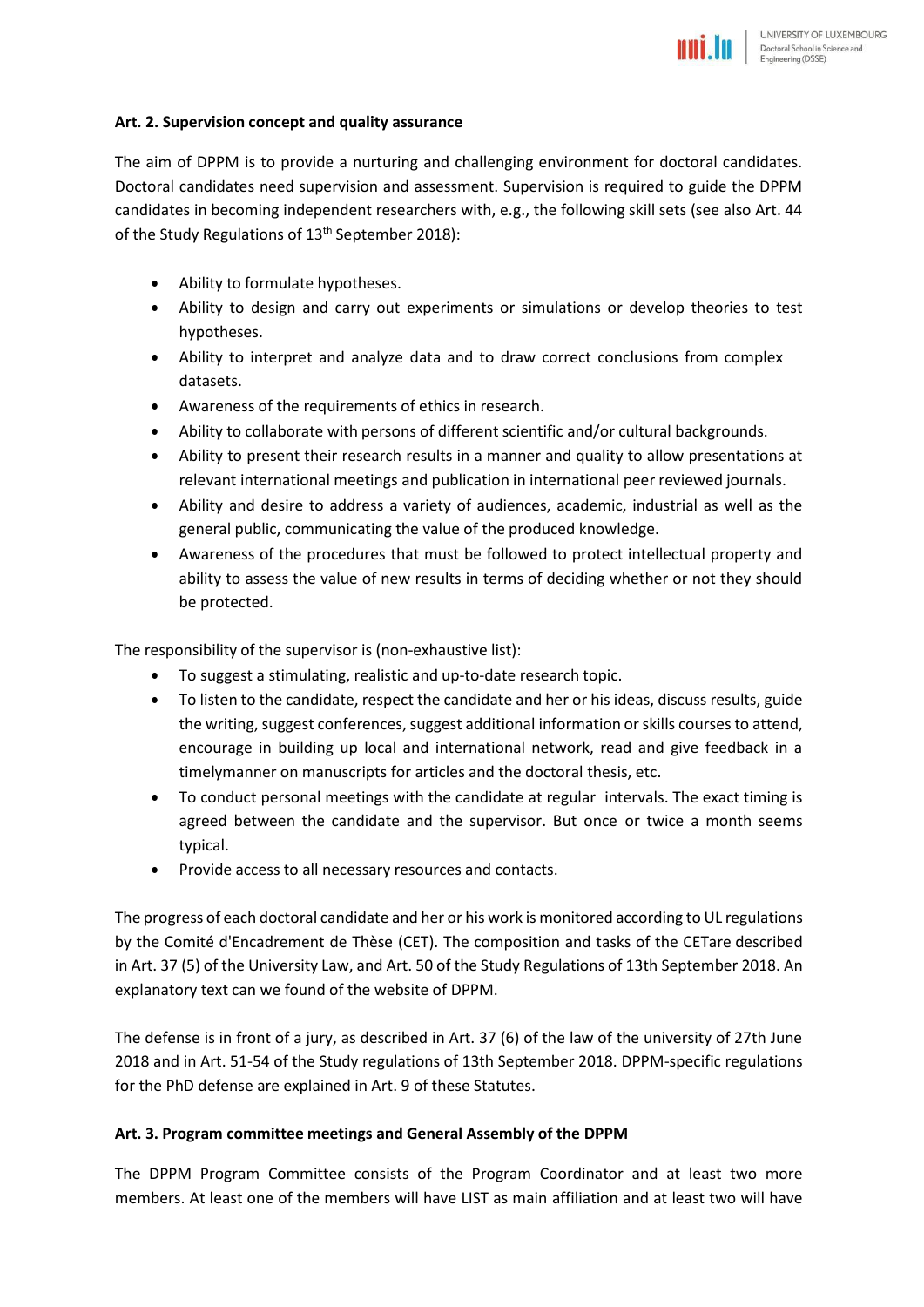UL as main affiliation. They are elected for five years. The committee meets at least once per semester. The candidates' representatives are generally invited to these meetings. The task of the committee is to decide on all program specific issues, like courses and events on DPPM level which are relevant for all candidates inside the program, etc. The committee proposes changes in the statutes. The PC is supported by the DS facilitator and administrative assistants.

Once a year a General Assembly (GA) of all members of the DPPM (supervisors and doctoral candidates) is organized. Part of the GA is a supervisor meeting, whose tasks and options contain but are not limited to electing members of the PC, changing these statutes, strategic and organizationalissues. Decisions are taken by the supervisors meeting by a majority vote. In case of tie the Program Coordinator has a casting vote. The PC can arrange more meetings, with or without the doctoral candidates' representatives.

# **Art. 4. Doctoral candidate representatives and activities**

Two doctoral candidates, preferably one from MRT and one from DPhyMS, represent the doctoral candidates in the DPPM. They are elected for one year (renewable) by the doctoral candidates that are enrolled in the DPPM.

They represent DPPM in the doctoral candidates' council of DSSE and are generally present at the program committee meetings in an advisory role.

## **Art. 5. Funding by the doctoral program**

The budget of the DPPM can be used for organizing courses and events for DPPM PhD students. In addition to this, doctoral candidates affiliated with DPhyMS can request support for travel or equipment or software that are of immediate use for their doctoral research. The impact on the doctoral studies has to be explained. Forms for application (one for travel support and one for other needs) can be found on the DPPM website. The applications are approved by the program coordinator or in case of conflict of interest by another member of the program committee.

#### **Art. 5. ECTS requirements for successful completion of the DPPM**

Doctoral candidates receive their degree, in agreement with UL regulations and in fulfilment of specific DPPM requirements, upon obtaining 20 ECTS, publishing at least two papers, submitting their thesis, acceptance of the thesis by the CET, and successful defense of the thesis in front of a jury.

According to the law and UL regulations, 20 ECTS are required, at least 5 from transferable skills courses (Art. 49 of the study regulations of 13th September 2018). The participation is generally confirmed by the supervisor or by the person responsible for the course, the ECTS are validated by the program coordinator.

(Inter)disciplinary training:

- Modules of the program, ECTS depending on the actual module
- Courses offered within DTUs or UL Courses, ECTS depending on the actual course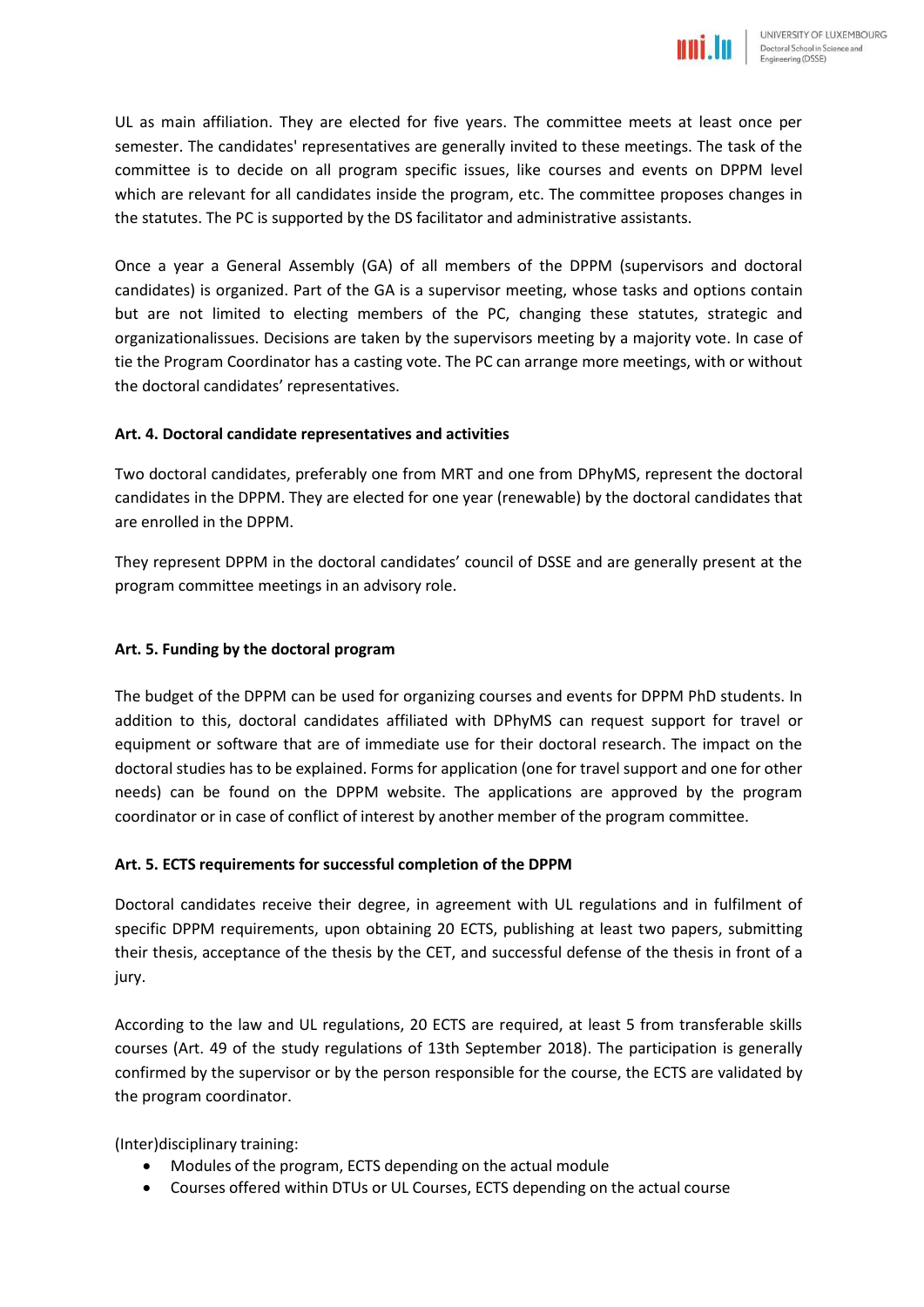- 1 week summer/winter school: 2 ECTS per event
- Talk at international conference: 2 ECTS
- Poster at international conference: 1 ECTS
- Participation in a lecture of the master program: ECTS of the lecture (maximum 5 ECTS) (attending a course must be authorized by the program coordinator, the course teacher, and the supervisor. PhD students need to prove that they did not follow a similar course during their Master's studies).

Transferable skills:

- **Mandatory:** Course on Science Ethics (Good scientific practice), typically 1 ECTS, depending on the actual course
- Modules of the program, ECTS depending on the actual module
- Courses offered within DTUs or the UL Courses (e.g., Scientific Writing, Conference Presentation, Career Development, Mediation, IPR, Time and Project Management): typically 1 ECTS, depending onthe actual course
- Language Courses (max. 2 ECTS in total)
- Outreach (Sciences Festival, school visits etc.): 1 ECTS per 25 hours of work

Other events can be validated by the coordinator upon recommendation of the supervisor. No ECTS points are awarded for CET presentations.

#### **Art. 6. Teaching requirements for DPPM PhD students**

Every doctoral candidate affiliated with UL *must* and every doctoral candidate affiliated with LIST *should* contribute at least 2 full semesters to the teaching activities in the physics bachelor and master, generally in the form of exercises (TD) or lab classes (TP). The work during the semester is typically a day per week. ECTS for teaching can be awarded if the doctoral candidate participates in a course on teaching (before or after the teaching activity) and writes an essay on the teaching experience (max.5 ECTS).

#### **Art. 7. Requirements for peer-reviewed publications or patents**

To defend their PhD, PhD students enrolled in DPPM are required to have:

- One first-author publication in an international peer-reviewed journals or peer-reviewed conference proceedings AND
- One of the following:
	- o a second first-author publication OR
	- o two co-author publications OR
	- $\circ$  one co-author publication and one patent, where the supervisor confirms that the maincontribution is from the doctoral candidate

The CET checks these requirements when authorizing the PhD defense. One of those papers can be submitted, the others should be at least accepted. Well-founded exemptions from these rules can be granted by the program committee upon request from the CET. Exceptions are generally meant for situations where publications are delayed for reasons which the candidate is not responsible for; they are not meant for situations where a shortage of resultsis the reason for an insufficient number